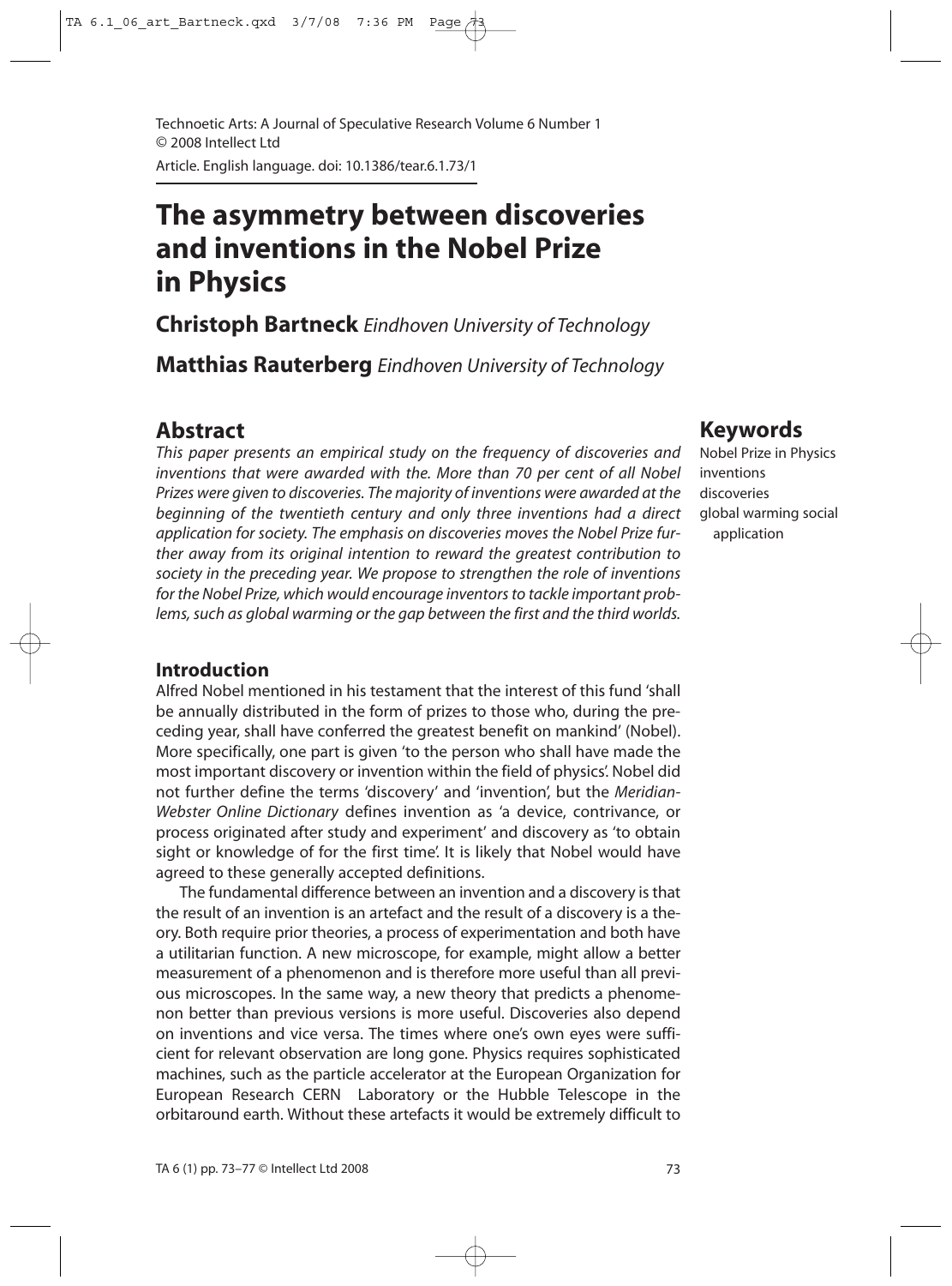gain newinsights. But without a thorough understanding of magnetism and optics it would also be impossible to build these artefacts in the first place. Discoveries and inventions are mutually dependent.

It appears to us, however, that discoveries are much more respected by the scientific community than inventions. The Nobel Prize is the most esteemed scientific acknowledgement and its selection procedure depends heavily on the science community. Its social and political aspects have been discussed in detail (Friedman 2001). Various analyses are available that discuss the distribution of prizes across subfields, age and religion of the laureates, and the time interval between the actual work and its acknowledgement (Karazija and Momkauskait 2004; Zhang and Fuller 1998). The Nobel Prize offers a strong historical account of science and also systematic data (Shalev 2002). The Nobel Prizes form a solid and systematic data with which to answer our research question as to whether discoveries are more esteemed than inventions by the science community.

#### **Method**

We collected the short summaries of the Nobel Prize in Physics from the years 1901 to 2004 from the Nobel Foundation website. Even though certain prizes caused considerable debate and social and political issues cannot be excluded from the nomination procedure, it can be assumed that any of these biases would have affected discoveries and inventions equally.

The list of prizes was compiled into a questionnaire that asked the participant to classify each prize as either a discovery, an invention or both. In addition an 'I do not know' option was offered for every question. After reading the instructions and Nobel's testament, four academics were asked to fill in the questionnaire. A reliability analysis across the four judges resulted in a Cronbach's Alpha of .733, which gives us sufficient confidence in the opinions of the judges. The modus from the four classifications for each prize was taken. If, for example, three judges classified a certain prize to be a discovery and one classified it to be an invention, the prize would be considered a discovery. Two variables were used to reflect this transformation: 'i' for invention and 'd' for discovery. In our previous example, 'i' would receive a value of zero and 'd' would receive a value of one. These two variables are necessary, since the modus operation could also result in a prize to be both a discovery and an invention. In that case both 'i' and 'd' would receive a value of 0.5. No instance occurred in which the modus operation resulted in an 'I do not know' classification. Furthermore we calculated the delay of each prize by subtracting the year of the actual work from the year in which the prize was given.

#### **Results**

We summarized the number of invention prizes and discovery prizes by decade and calculated the proportion of discoveries and inventions based on the values for 'i' and 'd'. Figure 1 shows that there have always been more Nobel Prizes awarded to discoveries than to inventions. On average, 77 per cent of all Nobel Prizes in Physics were given to discoveries and 23 per cent to inventions.

It can also be observed that the delay between the origin of the work and its acknowledgment is increasing. Figure 2 shows that the delay has almost tripled over the last century.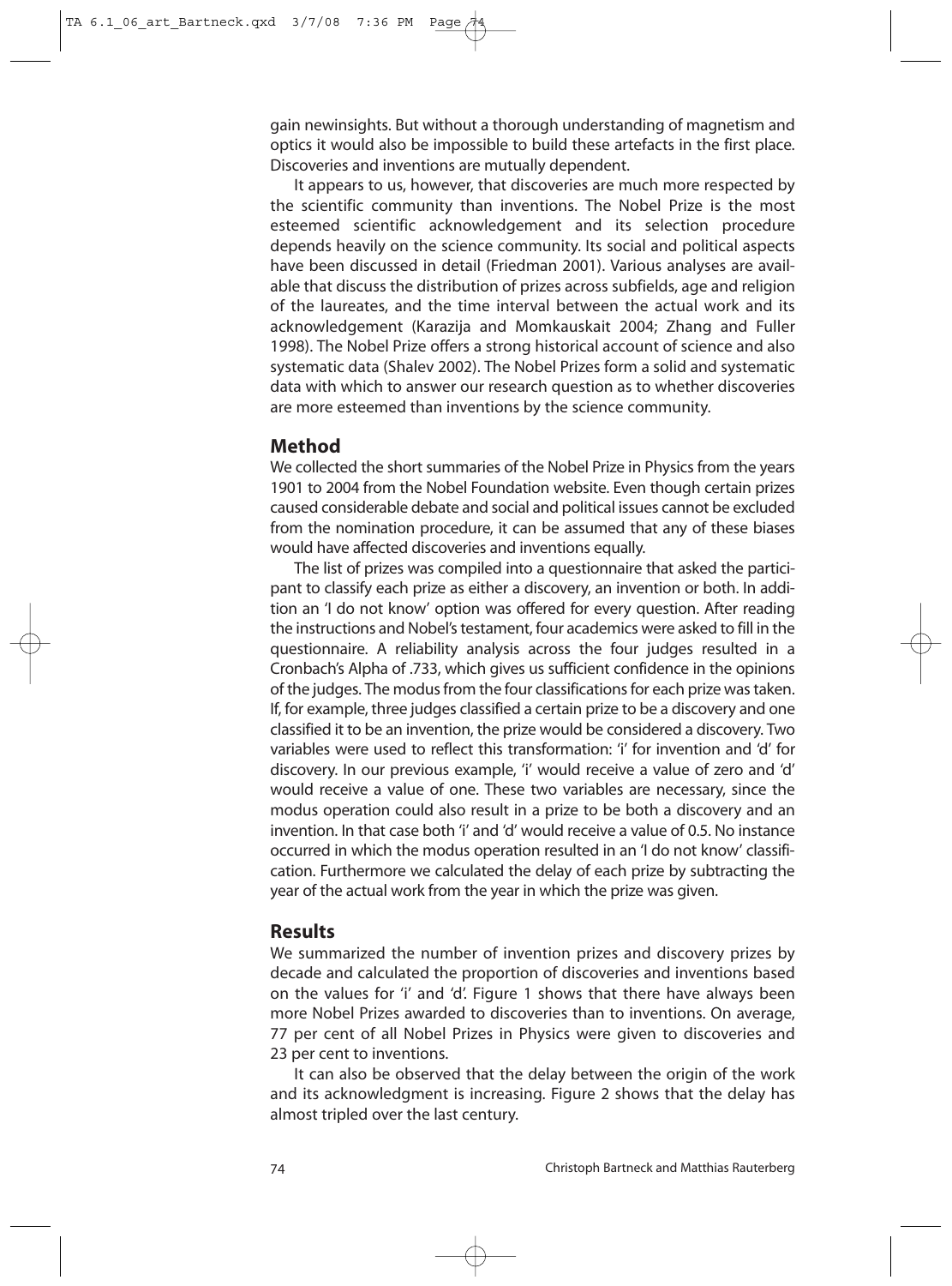

*Figure 1: Proportion of Nobel Prizes in Physics given for discoveries and inventions per decade.*



*Figure 2: Delay in years between the origin of the work and its acknowledgement per decade.*

To test this impression we conducted an analysis of covariance in which type (invention or discovery) was the fixed factor, year (year of the award) the covariant and the delay time the dependent measurement. While the type of prize had no significant influence on the delay (F(2,111)=1.848, p=.162), year did have a very significant influence (F(1,111)=32.2, p<.001).

#### **Discussion**

Nobel did not specify in what proportion prizes should be awarded to inventions and discoveries. By preferring discoveries, the Nobel Foundation does not therefore violate Nobel's testament. Still, it is obvious that the academic community strongly favours discoveries. A closer look at the awarded inventions reveals that eleven out of the total of seventeen inventions (64 per cent) can be considered measurement instruments.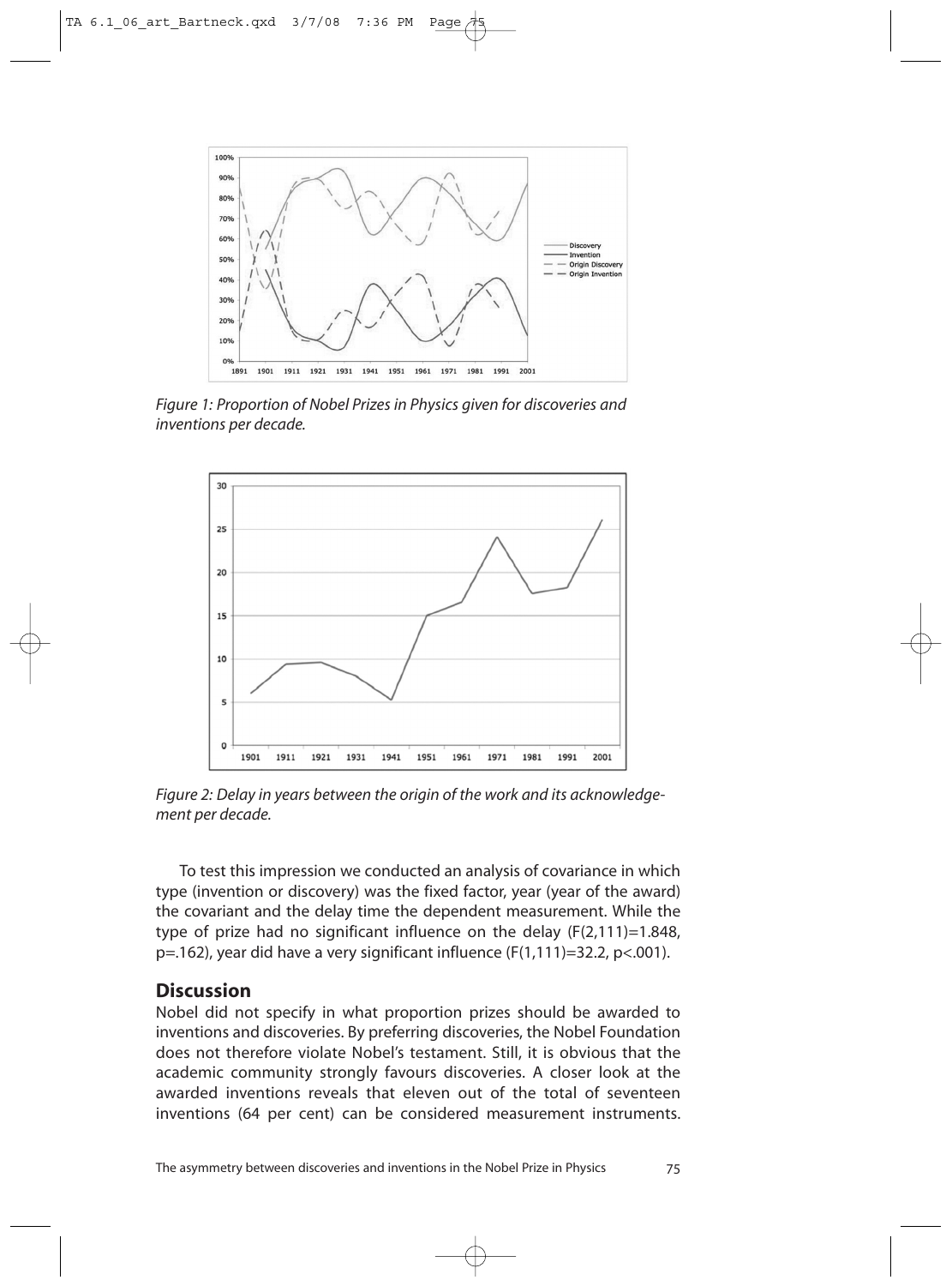Nobel specified that the prize should be awarded to inventions within the field of physics. The majority of inventions that the field of physics awards are tools upon which their discoveries depend.

Other extremely beneficial inventions for mankind, such as the paper clip or the condom, did not receive the Nobel Prize and likely never will. This is mainly due to the fact that physics does not consider them to be part of its field. Even more technically sophisticated inventions, such as aeroplanes or mobile phones, did not receive the prize. Only three awarded inventions had direct practical applications: the gas regulator controlled buoys by Nils Gustaf Dalén were thereafter used in lighthouses, the transistor by Shockley, Bardeen and Brattain is widely used in electronic devices, and the integrated circuit by Jack Kilby made personal computers possible. It can also be observed that four out of six inventions were awarded at the beginning of the century between 1901 and 1912. It appears that the activity of inventing was split off into the field of engineering. At the same time we can confirm R. Karazija and A. Momkauskait's (2004) findings that the delay between the origin of the actual work and its award has significantly increased in the last century. In the last decade the average delay has amounted to 26 years. We could not find a significant difference between discoveries and inventions in the delay between the origin of the work and its resulting award. However, Nobel's testament clearly states that the prize money should be 'annually distributed in the form of prizes to those who, during the preceding year, shall have conferred the greatest benefit on mankind'. Since the statute of the Nobel Foundation does not allow the prize to be awarded posthumously, it will become increasingly difficult to choose suitable candidates if this delay-trend is continued. At some point, the committee will only be able to recommend dead scientists. The increase in the delay time together with the fact that barely any awarded inventions have a direct application, and therefore benefit, for society moves the Nobel Prize further away from its original intention to reward the greatest contribution to society. Refocusing the Nobel Prize on inventions might help to lead physics to results that are more easily transferable to direct benefits for society. The award given to Jack Kilby for the development of the integrated circuit is a good example. Modern computers certainly contributed to the field of physics, but they also had a great impact on society. The invention of the electric telephone, patented first by Graham Bell, can be considered a missed opportunity to acknowledge an important invention that brought the world closer together and helped to form a global consciousness, but there is still hope for Tim Berners-Lee's invention of the World Wide Web.

#### **References**

- Friedman, R.M. (2001), *The Politics of Excellence : Behind the Nobel Prize in Science*, New York: Times Books.
- Karazija, R. and Momkauskait, A. (2004), 'The Nobel Prize in Physics Regularities and Tendencies', *Scientometrics*, 61(2), pp. 191–205.
- Merra Webster Online Dictionary. http://www.merriam-webster.com/ [accessed 3.2.07].
- Nobel, Alfred. (1895). Alfred Nobel's Will. http://nobelprize.org/alfred\_nobel/will/ will-full.html [accessed 3.2.07].